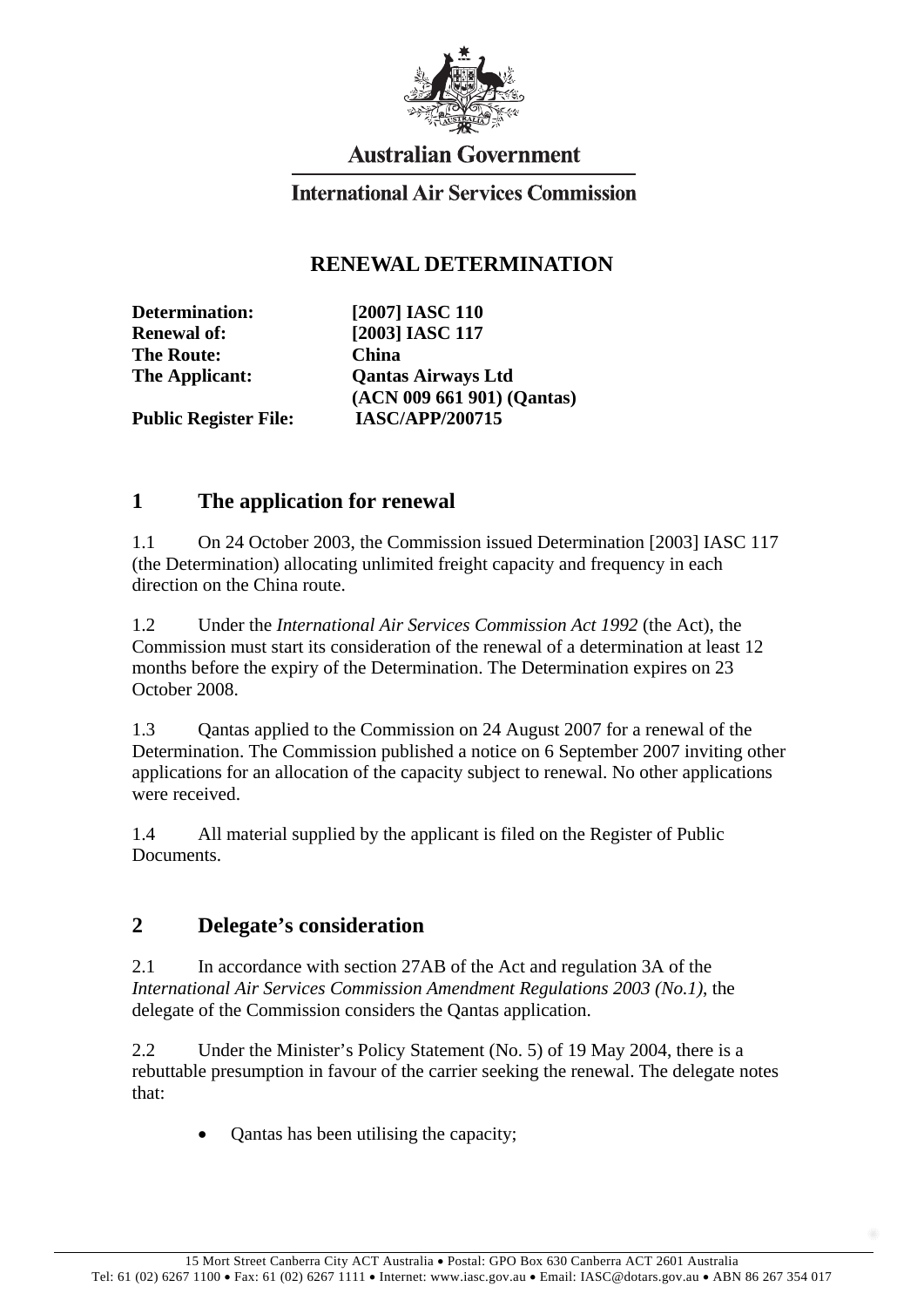- there is unlimited capacity available between China and Australia for dedicated cargo services
- there are no other applicants seeking capacity on the route; and
- there is no evidence that Qantas has failed to service the route effectively.

2.3 In these circumstances, the delegate concludes that the renewal of Determination [2003] IASC 117 would be of benefit to the public.

2.4 The wording of the fresh determination below reflects the view of the Commission that determinations which renew original determinations should contain updated terms and conditions consistent with the Commission's current practice and current air services arrangements. Under the Act, the Commission may make changes to the terms and conditions included in the original determination where warranted by changes in circumstances since the original determination was made.

## **3 Determination for renewal of Determination [2003] IASC 117 allocating capacity on the China route to Qantas ([2007] IASC 110)**

3.1 The delegate, on behalf of the Commission, makes a determination in favour of Qantas, allocating unlimited freight capacity and frequency on the China route under the Australia - China air services arrangements.

- 3.2 The determination is for ten years from 24 October 2008.
- 3.3 The determination is subject to the following conditions:
	- Qantas is required to utilise the capacity;
	- only Qantas is permitted to utilise the capacity;
	- changes in relation to the ownership and control of Qantas are permitted except to the extent that any change:
		- − results in the designation of Qantas as an Australian carrier under the Australia – China air services arrangements being withdrawn; or
		- has the effect that another Australian carrier, or a person (or group of persons) having substantial ownership or effective control of another Australian carrier, would take substantial ownership of Qantas or be in a position to exercise effective control of Qantas, without the prior consent of the Commission; and
	- changes in relation to the management, status or location of operations and Head Office of Qantas are permitted except to the extent that any change